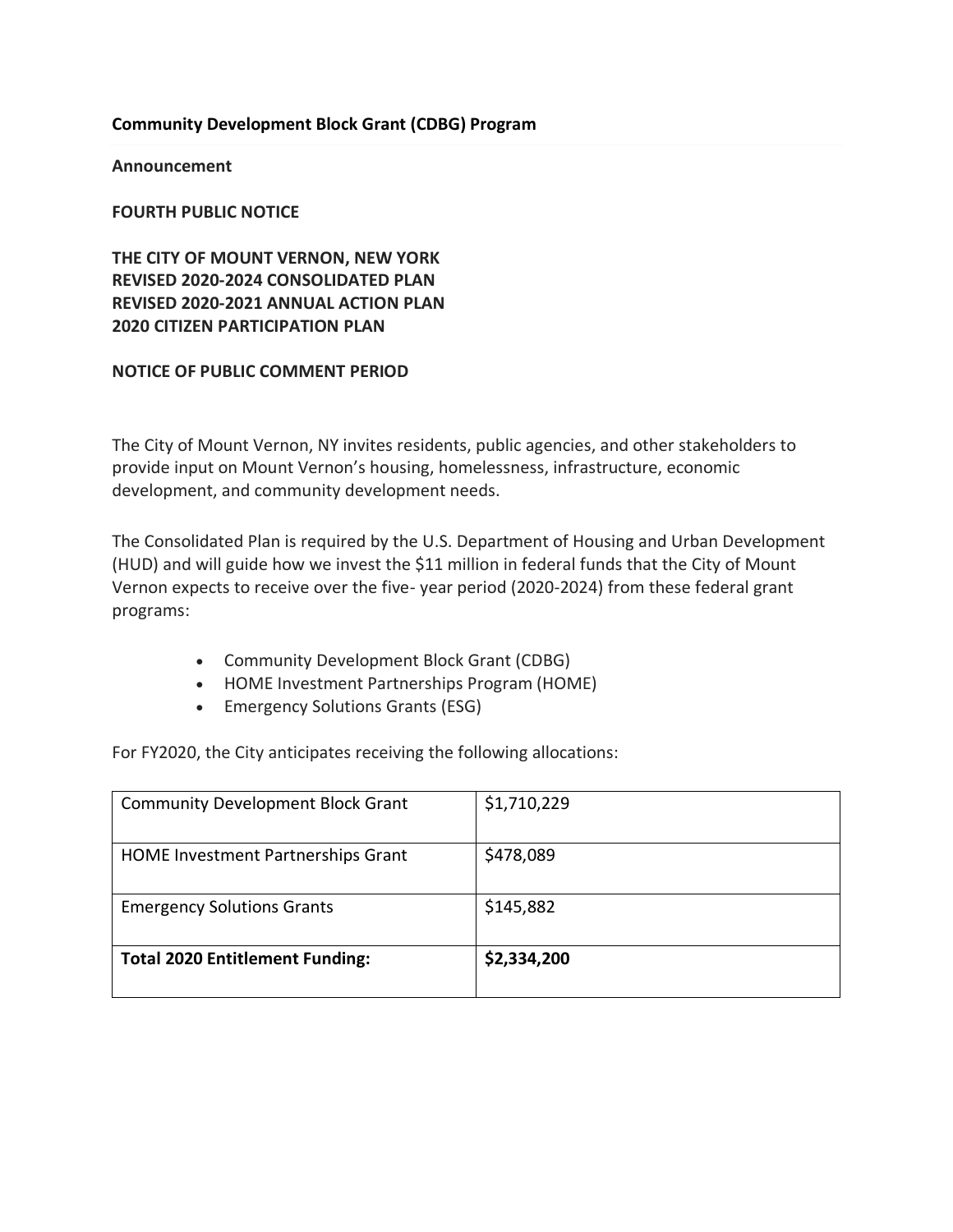In addition, HUD informed the City that it is receiving a special allocation of CDBG-CV and ESG-CV funds to prevent, prepare for, and respond to the impacts from coronavirus or COVID-19, including health and economic impacts.

| CDBG-CV1                     | \$1,005,167    |
|------------------------------|----------------|
| ESG-CV1                      | \$503,041.00   |
| Total 2020 CARES ACT FUNDING | \$1,508,208.00 |

Due to the COVID-19 Crisis, a waiver is available for the public comment period to be shortened from 30 days to 5 days for the Consolidated Plan, Annual Action Plan and Citizen Participation Plan. The City of Mount Vernon will be waiving the 30-day comment period for a 7-day comment period.

The City of Mount Vernon will hold a seven-day public comment period open to all residents, especially low-and moderate-income residents on the 2020-2024 Consolidated Plan, the 2020- 21 Annual Action Plan, and the Citizen Participation Plan.

The public comment period will begin on Friday, June 5, 2020 and end on Friday, June 12, 2020. The revised Consolidated Plan and annual action plan includes Emergency Solutions Grant (ESG) funds and COVID-19 response and recovery. The City is receiving ESG funds for the first time since 2010.

The City of Mount Vernon's 2020-2024 Consolidated Plan and 2020-2021 Annual Action Plan is available at: [https://cmvny.com/wp-content/uploads/2020/06/City-of-Mount-Vernon-ConPlan-](https://cmvny.com/wp-content/uploads/2020/06/City-of-Mount-Vernon-ConPlan-060320-clean.pdf)[060320-clean.pdf](https://cmvny.com/wp-content/uploads/2020/06/City-of-Mount-Vernon-ConPlan-060320-clean.pdf)

The 2020 Citizen Participation Plan is available at: [https://cmvny.com/wp](https://cmvny.com/wp-content/uploads/2020/06/2020CPPPlanFINAL.pdf)[content/uploads/2020/06/2020CPPPlanFINAL.pdf](https://cmvny.com/wp-content/uploads/2020/06/2020CPPPlanFINAL.pdf)

The City Council of the City of Mount Vernon is expected to take action on the Consolidated Plan and the Annual Action Plan for FY 2020 in June 2020. In addition, the City anticipates submitting the approved Consolidated Plan and Annual Action Plan to HUD in June 2020.

Written comments on the Plan are encouraged and may be submitted via email to: [Sbolivar@ch.ci.mount-vernon.ny.us.](mailto:Sbolivar@ch.ci.mount-vernon.ny.us) Comments received and responses will be posted on the City of Mount Vernon website on June 15, 2020.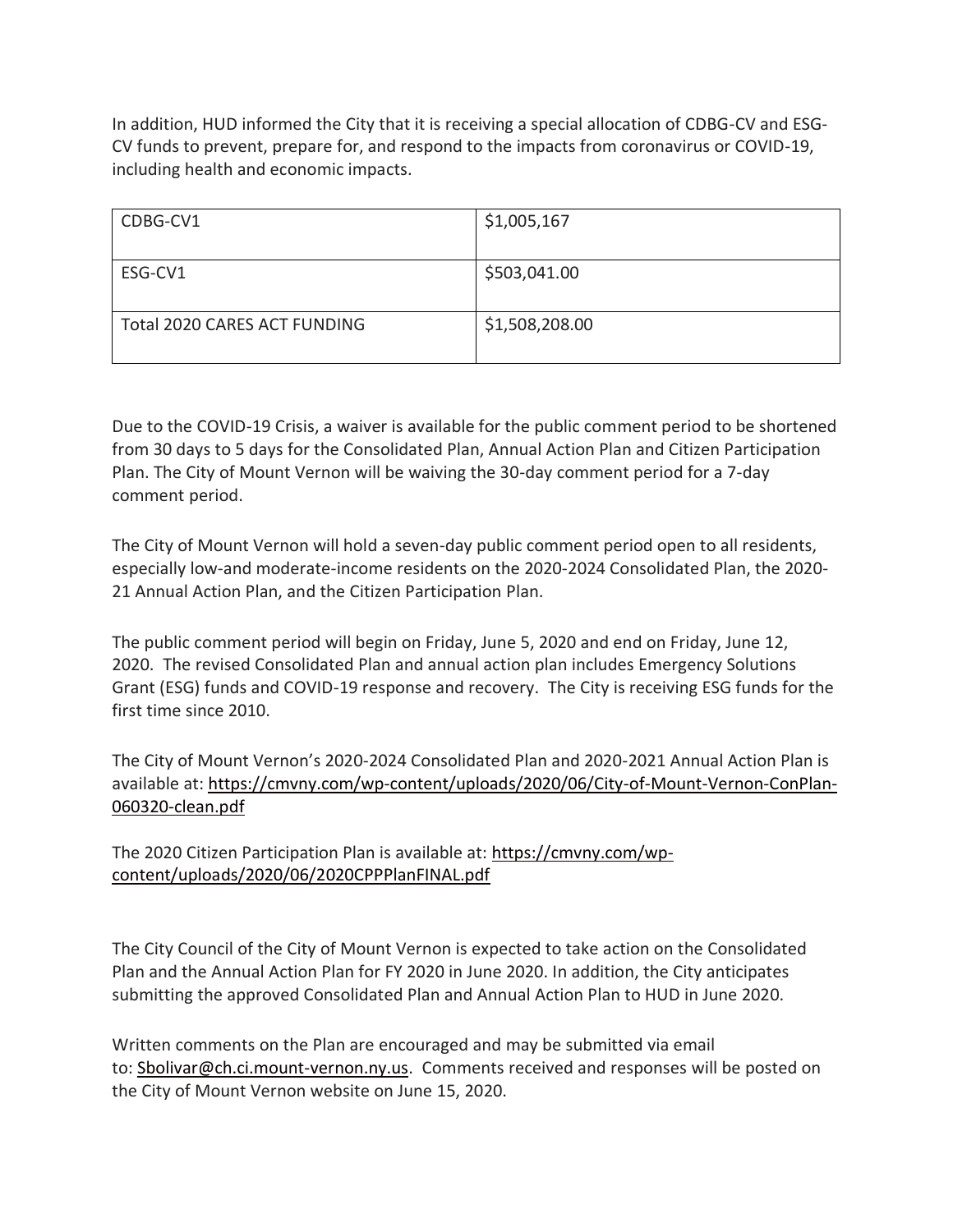## **PUBLIC NOTICE City of Mount Vernon, New York Citizen Participation Plan**

The Citizen Participation Plan sets forth the City's procedures for involving the public in the planning, implementation, and assessment of U.S. Department of Housing and Urban Development-funded housing and community development activities in the City. These activities include the development of the City's 5 Year Consolidated Plan, Annual Action Plan, and Consolidated Annual Performance and Evaluation Reports (CAPERs).

The City's updated Citizen Participation Plan will be available for review and comment from April 1, 2020 through May 4, 2020.

The updated Citizen Participation Plan is available at: [https://cmvny.com/wp](https://cmvny.com/wp-content/uploads/2020/03/Draft-2020-cpp-plan.pdf)[content/uploads/2020/03/Draft-2020-cpp-plan.pdf](https://cmvny.com/wp-content/uploads/2020/03/Draft-2020-cpp-plan.pdf)

Written comments may be submitted via email until May 4, 2020 to: [sbolivar@cmvny.com](mailto:sbolivar@cmvny.com)

Or mailed to:

Department of Planning and Community Development 1 Roosevelt Square, Mount Vernon, NY 10550

More information is available on the City's website: [www.cmvny.com/cdbg](http://www.cmvny.com/cdbg)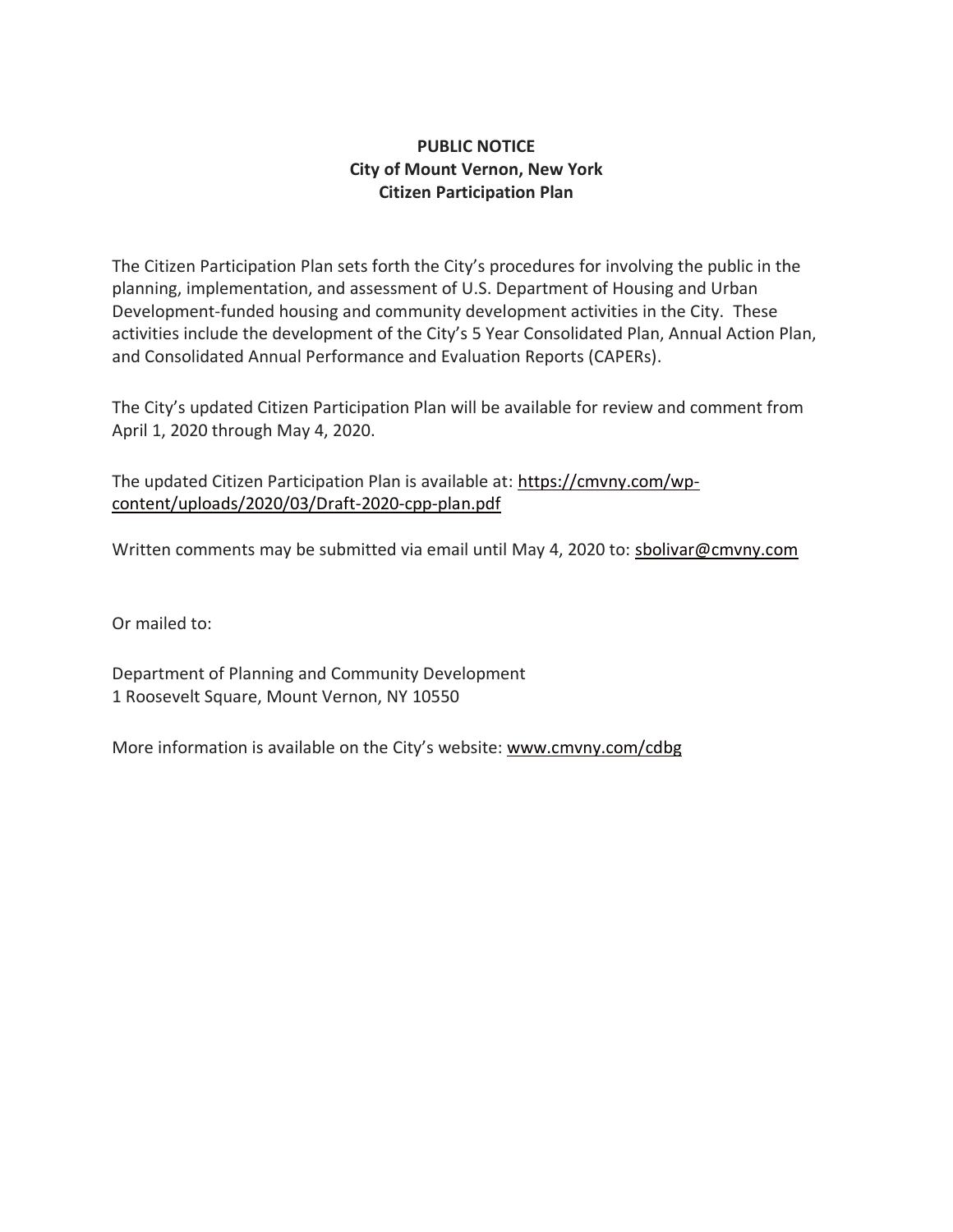# **NOTICIA PÚBLICA Ciudad de Mount Vernon, Nueva York Plan de Participación Ciudadana**

El Plan de Participación Ciudadana establece los procedimientos de la Ciudad para involucrar al público en la planificación, implementación y evaluación de las actividades de vivienda y desarrollo comunitario financiadas por el Departamento de Vivienda y Desarrollo Urbano de los Estados Unidos en la Ciudad. Estas actividades incluyen el desarrollo del Plan Consolidado de 5 años de la Ciudad, el Plan de Acción Anual y los Informes Anuales de Desempeño y Evaluación Consolidados (CAPER).

El Plan de Participación Ciudadana actualizado de la Ciudad ahora está disponible para su revisión y comentarios. El documento está disponible para su revisión en: <https://cmvny.com/wp-content/uploads/2020/03/Draft-2020-cpp-plan.pdf> Los comentarios escritos pueden enviarse por correo electrónico hasta el 4 de mayo de 2020 a: [sbolivar@cmvny.com](mailto:sbolivar@cmvny.com)

Los puntos de vista y comentarios pueden ser enviados a la siguiente dirección:

Departamento de Planificación y Desarrollo Comunitario 1 Roosevelt Square, Mount Vernon, NY 10550

Más información esta disponible en: [www.cmvny.com/cdbg](http://www.cmvny.com/cdbg)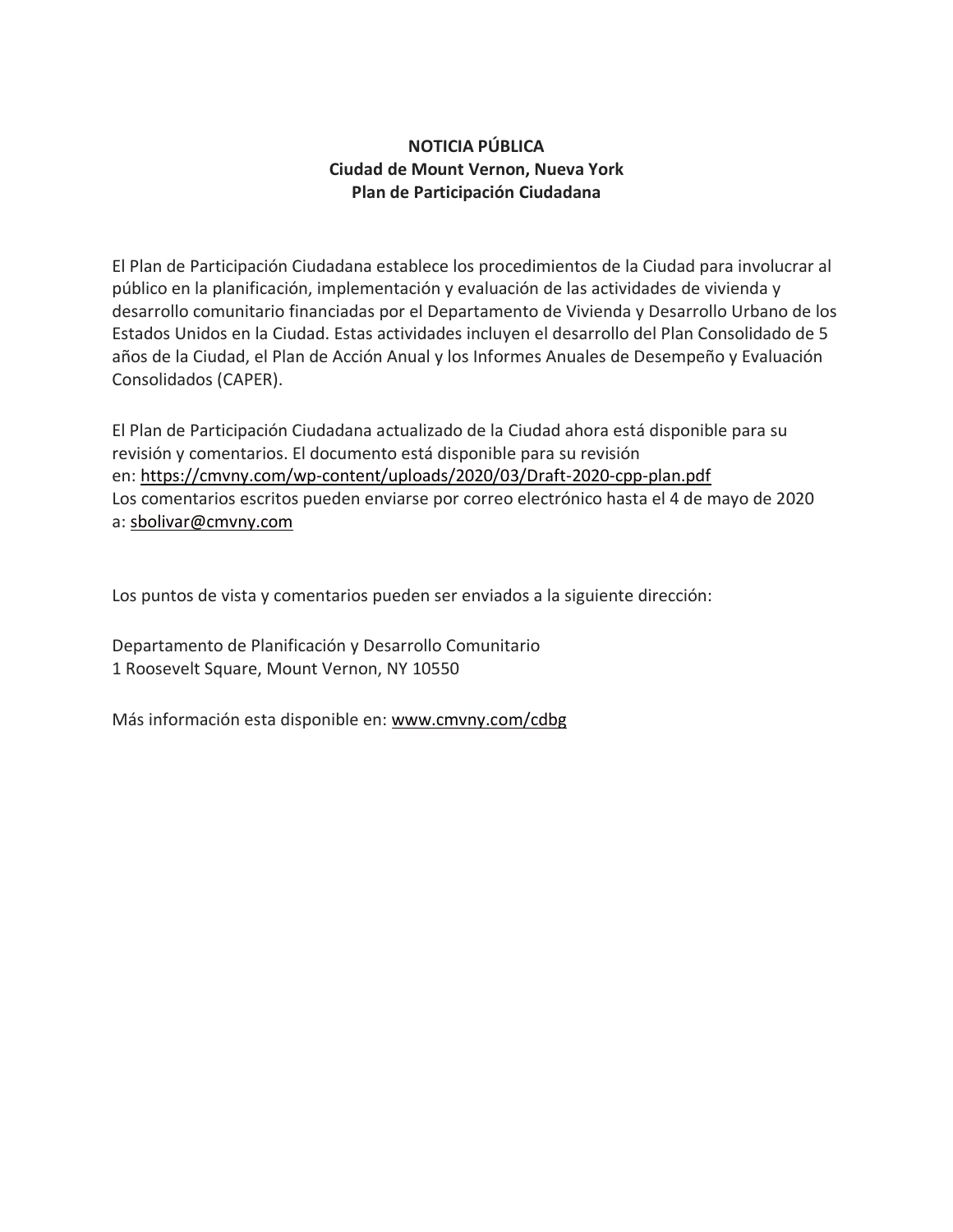#### **City of Mount Vernon, New York**

# **Virtual Public Hearing on the 2020-2024 Consolidated Plan 2020 Annual Action Plan Analysis of Impediments to Fair Housing Choice Plan 2020 Amended Citizen Participation Plan 2017 CAPER Report 2018 CAPER Report**

The City of Mount Vernon is seeking public input on the 2020-2024 Consolidated Plan, 2020 Annual Action, Plan, Analysis of Impediments to Fair Housing Choice Plan, 2020 Amended Citizen Participation Plan, 2017 CAPER Report, 2018 CAPER Report.

In addition to accepting written comments, The City of Mount Vernon will hold a virtual online public hearing. The virtual public hearing will provide interested persons the opportunity to present information, comments or views concerning the City of Mount Vernon's proposed community and economic development priorities.

#### **March 26 Public Hearing**

The Public Hearing will take place on Thursday, March 26, 2020 at 6:00pm Eastern Time and conclude at 7:00pm. If necessary, the hearing may go later to accommodate all those wishing to speak.

#### **Details Below:**

Date and Time: March 26, 2020 06:00 PM Topic: CDBG Public Meeting Join Zoom Meeting by clicking on this link below from your computer, smart phone or pad <https://zoom.us/j/469618934> Meeting ID: 469 618 934

One tap mobile to dial in directly from your smart phone for audio only connection +16468769923,,469618934# Dial by your location manually +1 646 876 9923 US (New York) Meeting ID: 469 618 934

Written comments can be emailed to: [Sbolivar@cmvny.com](mailto:Sbolivar@cmvny.com)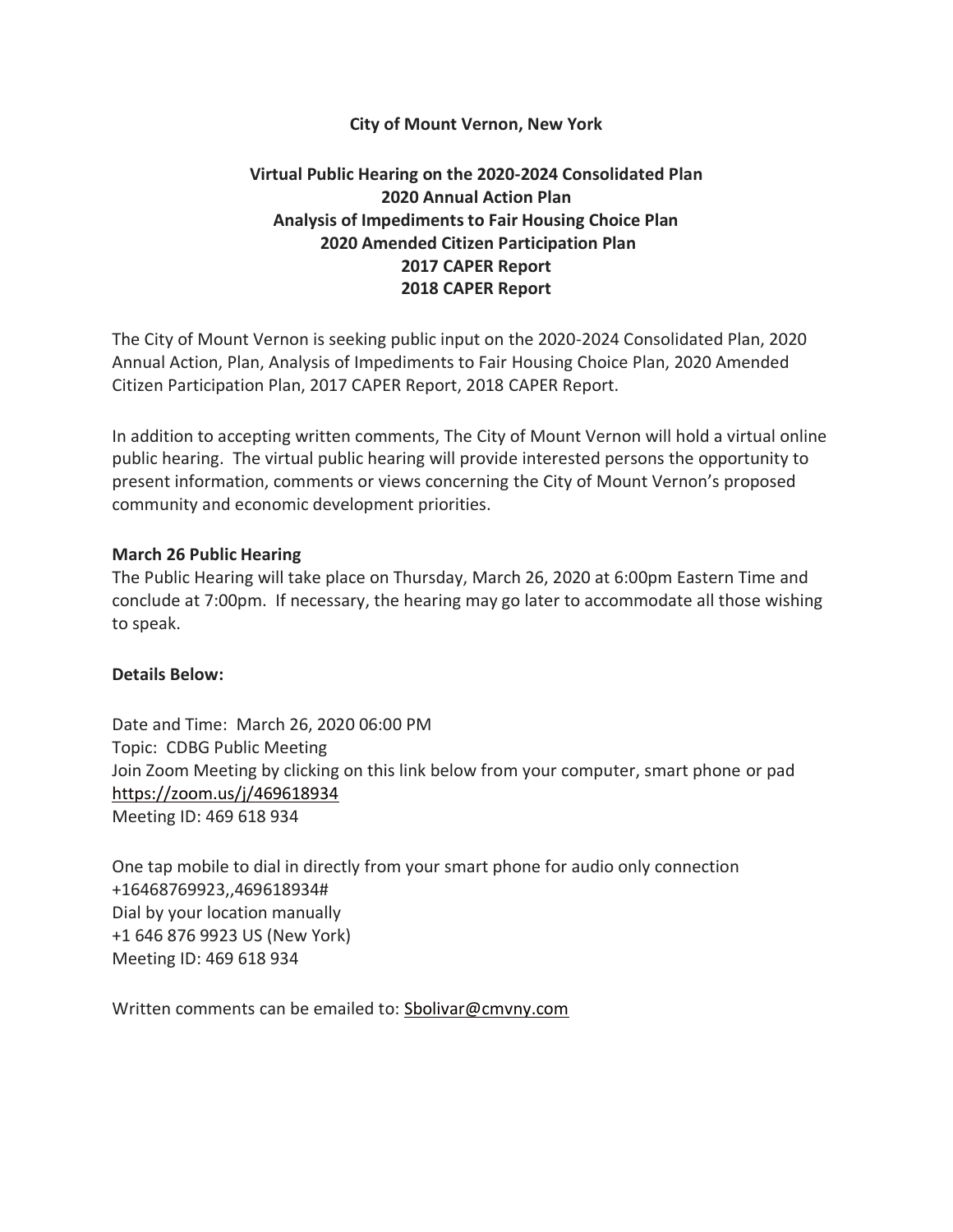# **Special Accommodations**

If you require closed captioning or any other special accommodations, please request those services by emailing Deputy Commissioner Sylvia Bolivar at: [Sbolivar@cmvny.com](mailto:Sbolivar@cmvny.com) by March 25, 2020.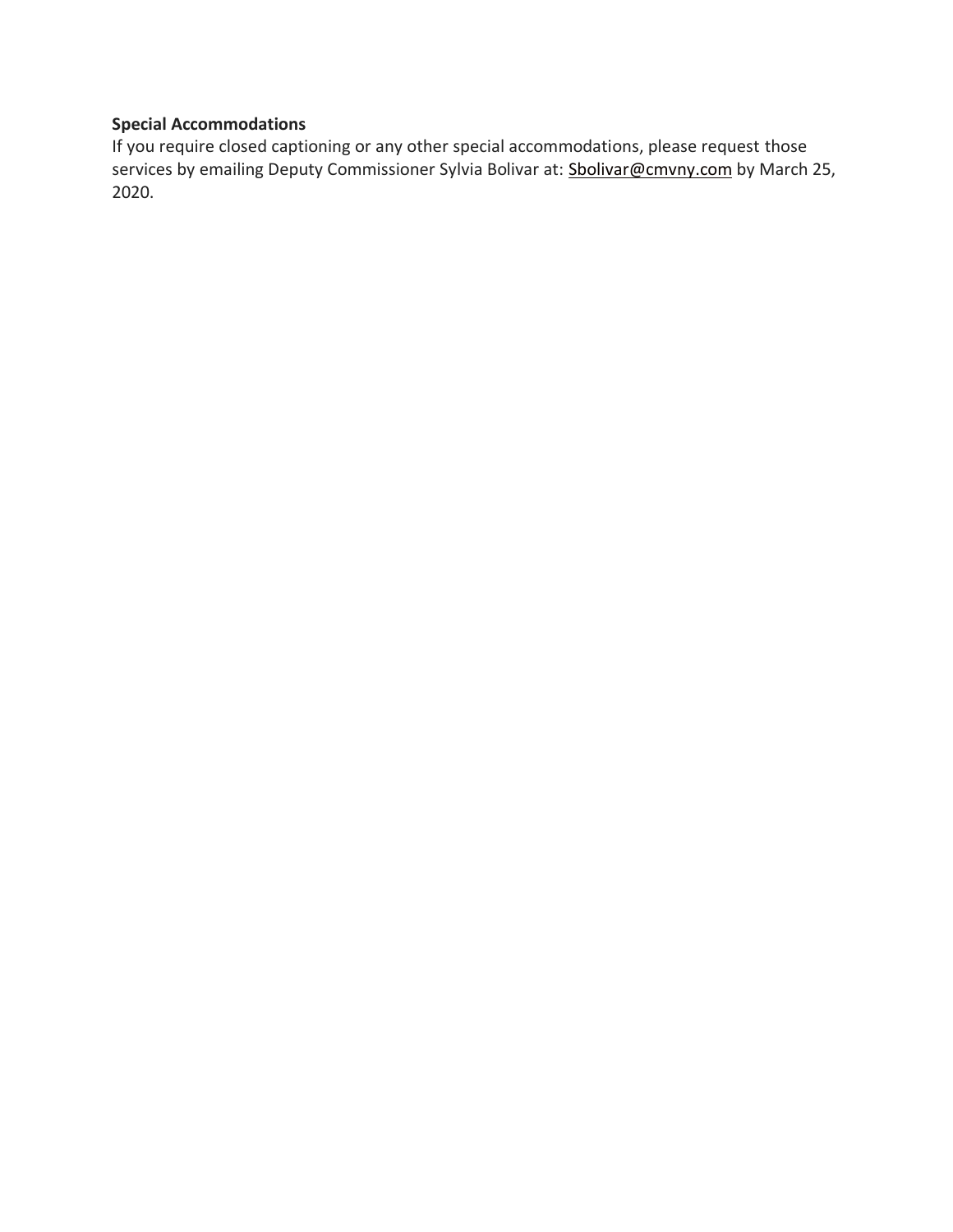# **CITY OF MOUNT VERNON, NY PUBLIC HEARING NOTICE 2020 Community Development Block Grant 2020-2024 Five Year Consolidated Plan 2020-2024 Analysis of Impediments to Fair Housing 2017 CAPER Report 2018 CAPER Report**

The City of Mount Vernon, NY invites citizens, public agencies and other interested parties to attend and provide public comments at the public hearing being held at City Hall on Thursday, March 26, 2020, 6:00pm-8:00pm

The purpose of this hearing is to obtain the views and comments from individuals and organizations regarding:

> • the City's proposed 2020 Annual Action Plan; (2) the City's 2020-2024 Five-Year Consolidated Plan; and (3) the City's 2020-2024 Analysis of Impediments to Fair Housing Plan; (4) the 2017 CAPER Report; (5) the 2018 CAPER Report; (4) and the changing of the program year from January – December to July – June.

The public is invited to provide public input from Friday, February 28, 2020 through March 30, 2020.

The 2020 Annual Action Plan, the 2020-2024 Five Year Consolidated Plan, the 2020-2024 Analysis of Impediments to Fair Housing Plan; the 2017 CAPER Report; and the 2018 CAPER report are available on the City's website at [www.cmvny.com/cdbg](http://www.cmvny.com/cdbg) or at the following locations:

- Mount Vernon Public Library, 28 S 1<sup>st</sup> Avenue, Mount Vernon, NY 10550
- City Clerk's Office, City Hall, First Floor, 1 Roosevelt Square, Mount Vernon, NY 10550
- Department of Planning and Community Development, Second Floor, 1 Roosevelt Square, Mount Vernon, NY 10550

Comments are due by March 30, 2020 to [Sbolivar@ch.ci.mount-vernon.ny.us](mailto:Sbolivar@ch.ci.mount-vernon.ny.us)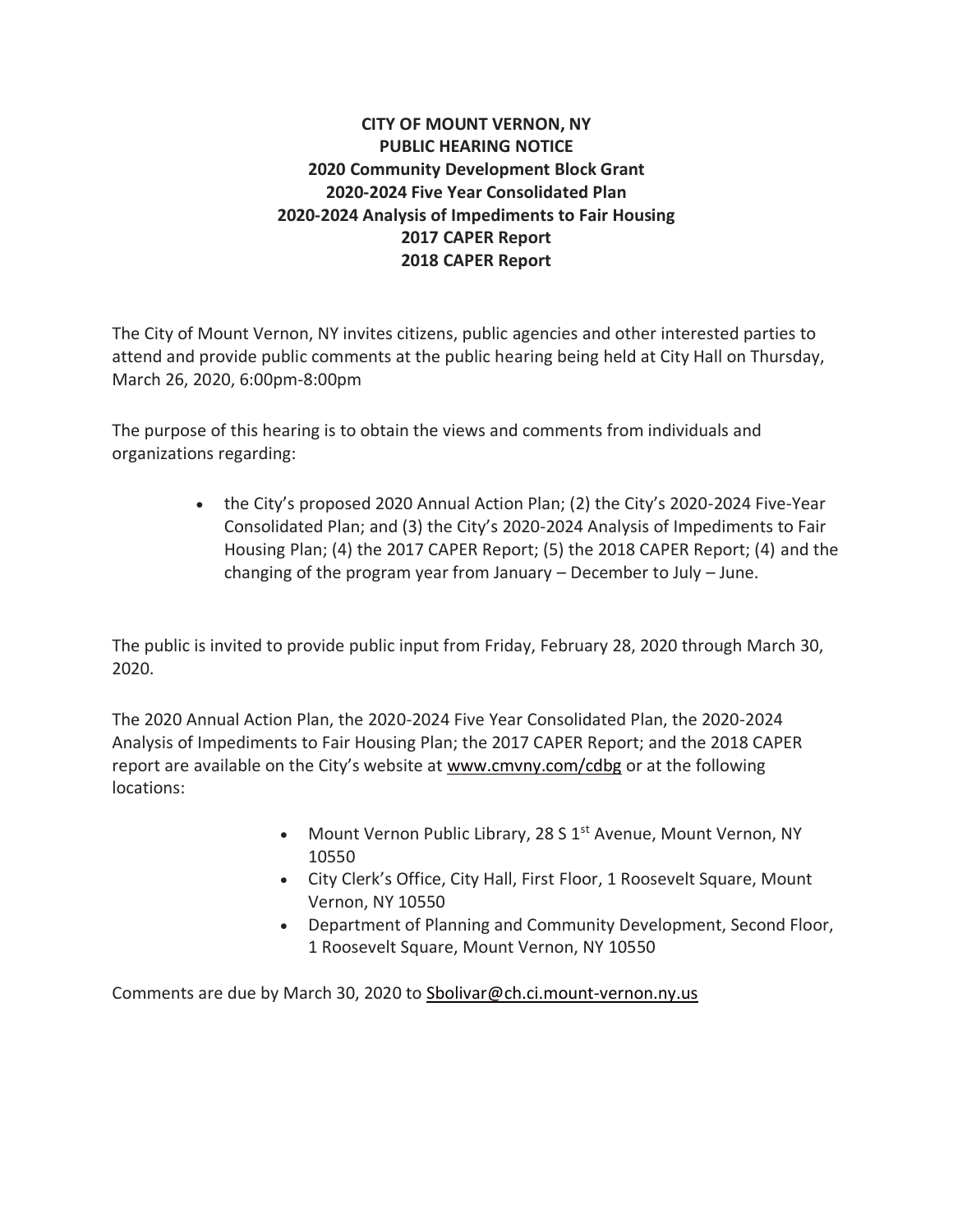### **Written Comments**

Comments may be emailed to Sylvia Bolivar at: [Sbolivar@ch.ci.mount-vernon,ny.us](mailto:Sbolivar@ch.ci.mount-vernon,ny.us)

or

Mailed to: Department of Planning and Community Development 1 Roosevelt Square Mount Vernon, New York 10550

The draft 2020-2024 Consolidated Plan and 2020 annual action plan is available at:

[https://cmvny.com/wp-content/uploads/2020/01/Mount-Vernon-Consolidated-Plan-01-16-](https://cmvny.com/wp-content/uploads/2020/01/Mount-Vernon-Consolidated-Plan-01-16-2020-.pdf) [2020-.pdf](https://cmvny.com/wp-content/uploads/2020/01/Mount-Vernon-Consolidated-Plan-01-16-2020-.pdf) The draft 2020-2024 Analysis of Impediments to Fair Housing Plan is available at:

<https://cmvny.com/wp-content/uploads/2020/02/Mt.-Vernon-2020-AI-v3.pdf> The 2017 CAPER Report is available at:

<https://cmvny.com/wp-content/uploads/2019/11/FY2017CMV.CAPERREPORTFINAL.pdf> The 2018 CAPER Report is available at:

## <https://cmvny.com/wp-content/uploads/2019/12/2018DRAFTCAPERREPORT.DEC2019-2.pdf>

Please voice your opinion on housing and community development by attending the March 26, 2020 Public Hearing.

More information is available at: [www.cmvny.com/cdbg](http://www.cmvny.com/cdbg)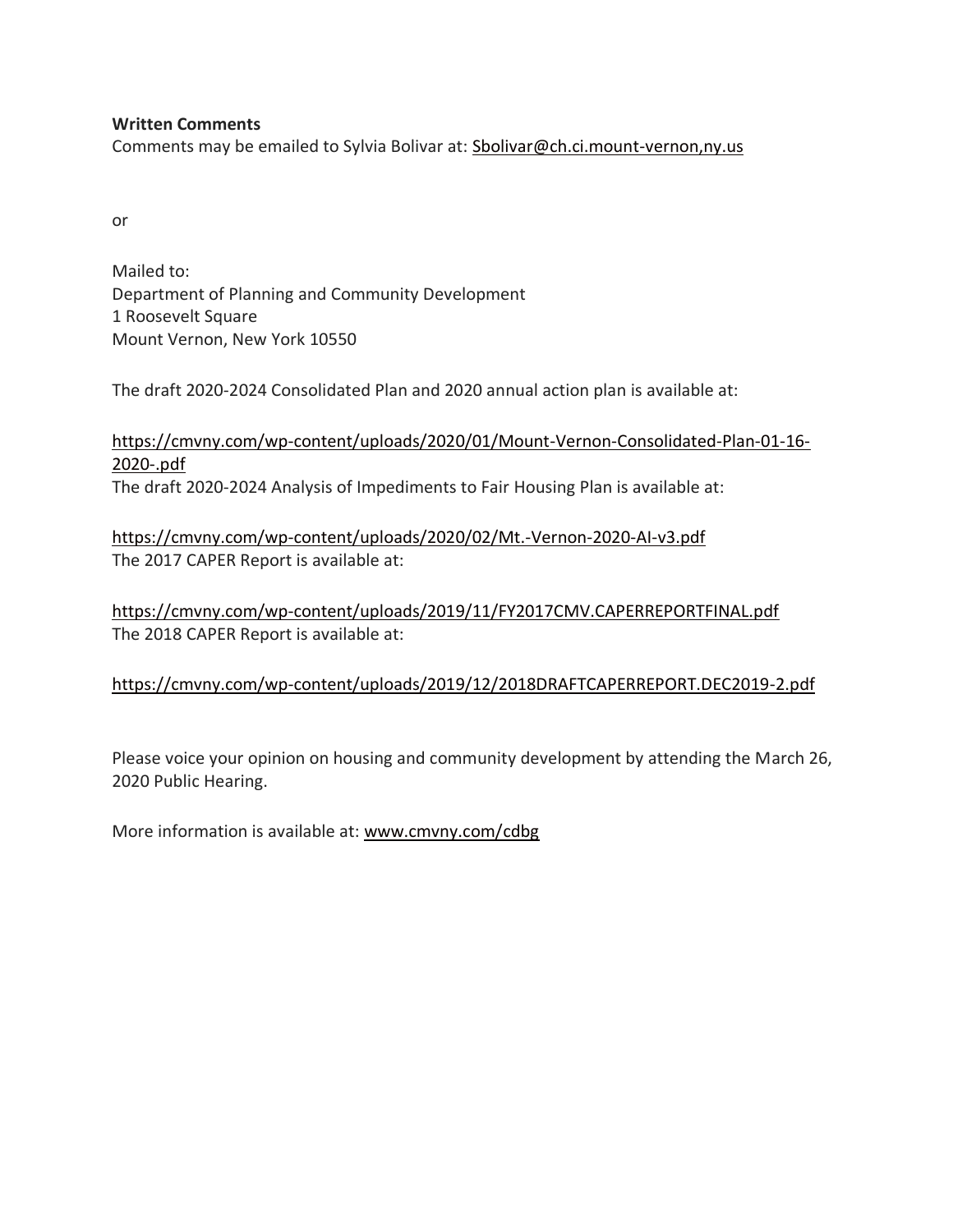# **CIUDAD DE MOUNT VERNON, NY AVISO DE AUDIENCIA PÚBLICA Programa de Subvención de Bloque para Desarrollo Comunitario de 2020 (CDBG por sus siglas en inglés) Plan Consolidado Quinquenal de 2020-2024 Análisis de Impedimentos de la Vivienda Equitativa de 2020-2024 El Desempeño Consolidado Anual e Informe de Evaluación (CAPER) del año 2017 El Desempeño Consolidado Anual e Informe de Evaluación (CAPER) del año 2018**

La ciudad de Mount Vernon, Nueva York invita a los ciudadanos, agencias públicas y otras personas interesadas a asistir y proporcionar comentarios públicos en la audiencia pública que se lleva a cabo en el Ayuntamiento el jueves 26 de Marzo de 2020, de 6:00pm-8:00pm. El propósito de esta audiencia es obtener las opiniones y comentarios de individuos y organizaciones con respecto a:

(1) el Plan de Acción Anual propuesto por la Ciudad para 2020; (2) el Plan Consolidado Quinquenal de la Ciudad de 2020-2024; (3) el Análisis de Impedimentos de la Vivienda Equitativa de la Ciudad de 2020-2024; (4) El Desempeño Consolidado Anual e Informe de Evaluación (CAPER) del año 2017 (PY2017); (5) El Desempeño Consolidado Anual e Informe de Evaluación (CAPER) del año 2018 (6) y el cambio del año programático para los programas de enero a diciembre a julio a junio.

El período de comentarios públicos comenzará el 28 de Febrero de 2020 y finalizará el 30 de Marzo de 2020.

Comentarios públicos puede enviarse por correo electrónico: **Sholivar@ch.ci.mount**[vernon.ny.us](mailto:Sbolivar@ch.ci.mount-vernon.ny.us) Comentarios públicos puede enviarse por correo:

Department of Planning and Community Development 1 Roosevelt Square Mount Vernon, New York 10550

El Plan de Acción Anual propuesto por la Ciudad para 2020; El Plan Consolidado Quinquenal de la Ciudad de 2020-2024; El Análisis de Impedimentos de la Vivienda Equitativa de la Ciudad de 2020-2024; El Desempeño Consolidado Anual e Informe de Evaluación (CAPER) del año 2017 (PY2017); y El Desempeño Consolidado Anual e Informe de Evaluación (CAPER) del año 2018 está disponible en:www.cmvny.com/cdbg en los siguientes ubicaciones: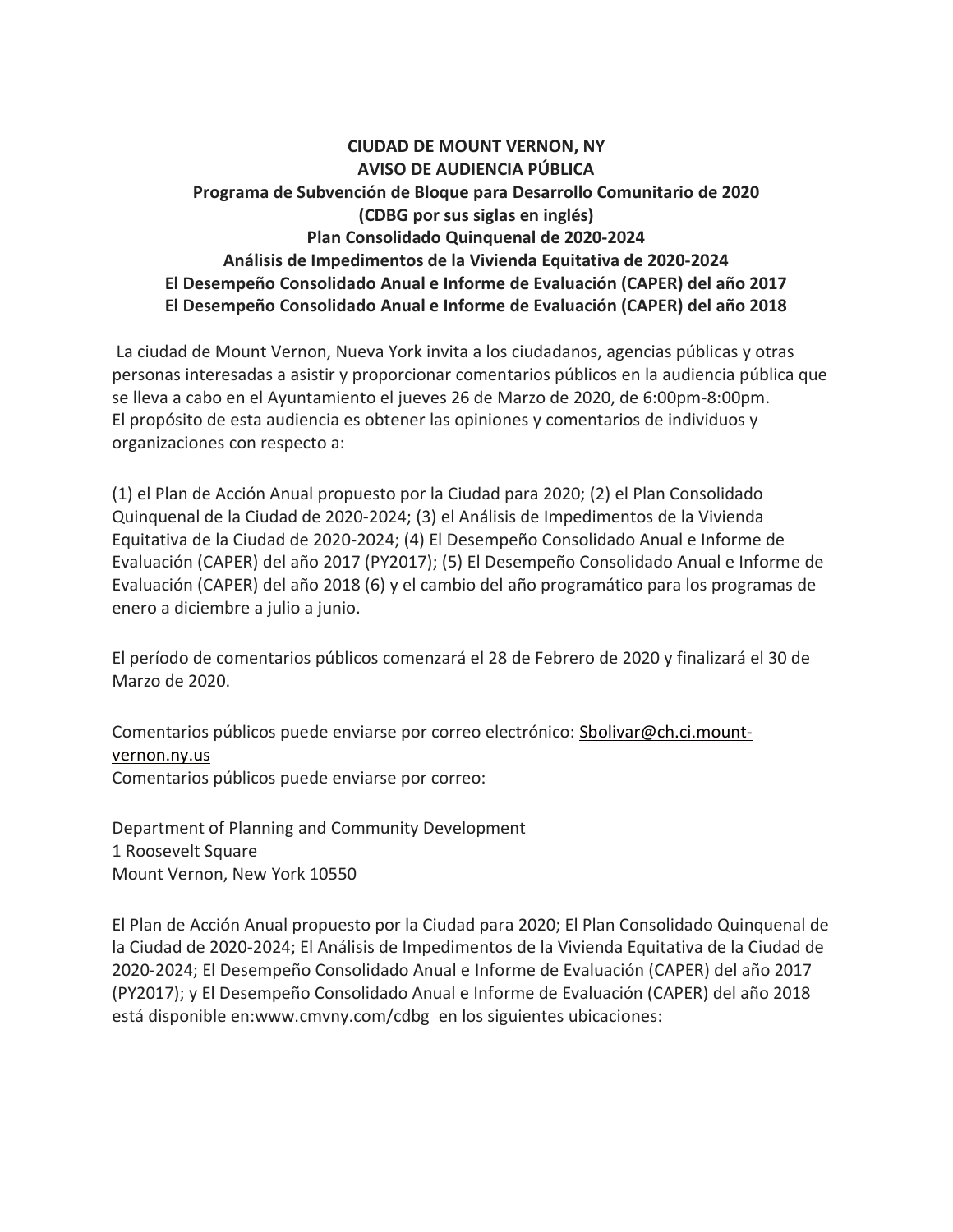- Mount Vernon Public Library, 28 S 1<sup>st</sup> Avenue, Mount Vernon, NY 10550
- City Clerk's Office, City Hall, First Floor, 1 Roosevelt Square, Mount Vernon, NY 10550
- Department of Planning and Community Development, Second Floor, 1 Roosevelt Square, Mount Vernon, NY 10550

El proyecto de plan de acción anual 2020 y el Plan Consolidado Quinquenal de 2020-2024 está disponible en: [https://cmvny.com/wp-content/uploads/2020/01/Mount-Vernon-](https://cmvny.com/wp-content/uploads/2020/01/Mount-Vernon-Consolidated-Plan-01-16-2020-.pdf)[Consolidated-Plan-01-16-2020-.pdf](https://cmvny.com/wp-content/uploads/2020/01/Mount-Vernon-Consolidated-Plan-01-16-2020-.pdf)

El Análisis de Impedimentos de la Vivienda Equitativa de la Ciudad de 2020-2024 está disponible en: <https://cmvny.com/wp-content/uploads/2020/02/Mt.-Vernon-2020-AI-v3.pdf>

El Desempeño Consolidado Anual e Informe de Evaluación (CAPER) del año 2017 está disponible en: [https://cmvny.com/wp](https://cmvny.com/wp-content/uploads/2019/11/FY2017CMV.CAPERREPORTFINAL.pdf)[content/uploads/2019/11/FY2017CMV.CAPERREPORTFINAL.pdf](https://cmvny.com/wp-content/uploads/2019/11/FY2017CMV.CAPERREPORTFINAL.pdf)

El Desempeño Consolidado Anual e Informe de Evaluación (CAPER) del año 2018 está disponible en: [https://cmvny.com/wp](https://cmvny.com/wp-content/uploads/2019/12/2018DRAFTCAPERREPORT.DEC2019-2.pdf)[content/uploads/2019/12/2018DRAFTCAPERREPORT.DEC2019-2.pdf](https://cmvny.com/wp-content/uploads/2019/12/2018DRAFTCAPERREPORT.DEC2019-2.pdf)

Exprese su opinión sobre las necesidades de vivienda y desarrollo comunitario asistiendo a la Audiencia Pública del 26 de marzo 2020.

Más información está disponible en: [www.cmvny.com/cdbg](http://www.cmvny.com/cdbg)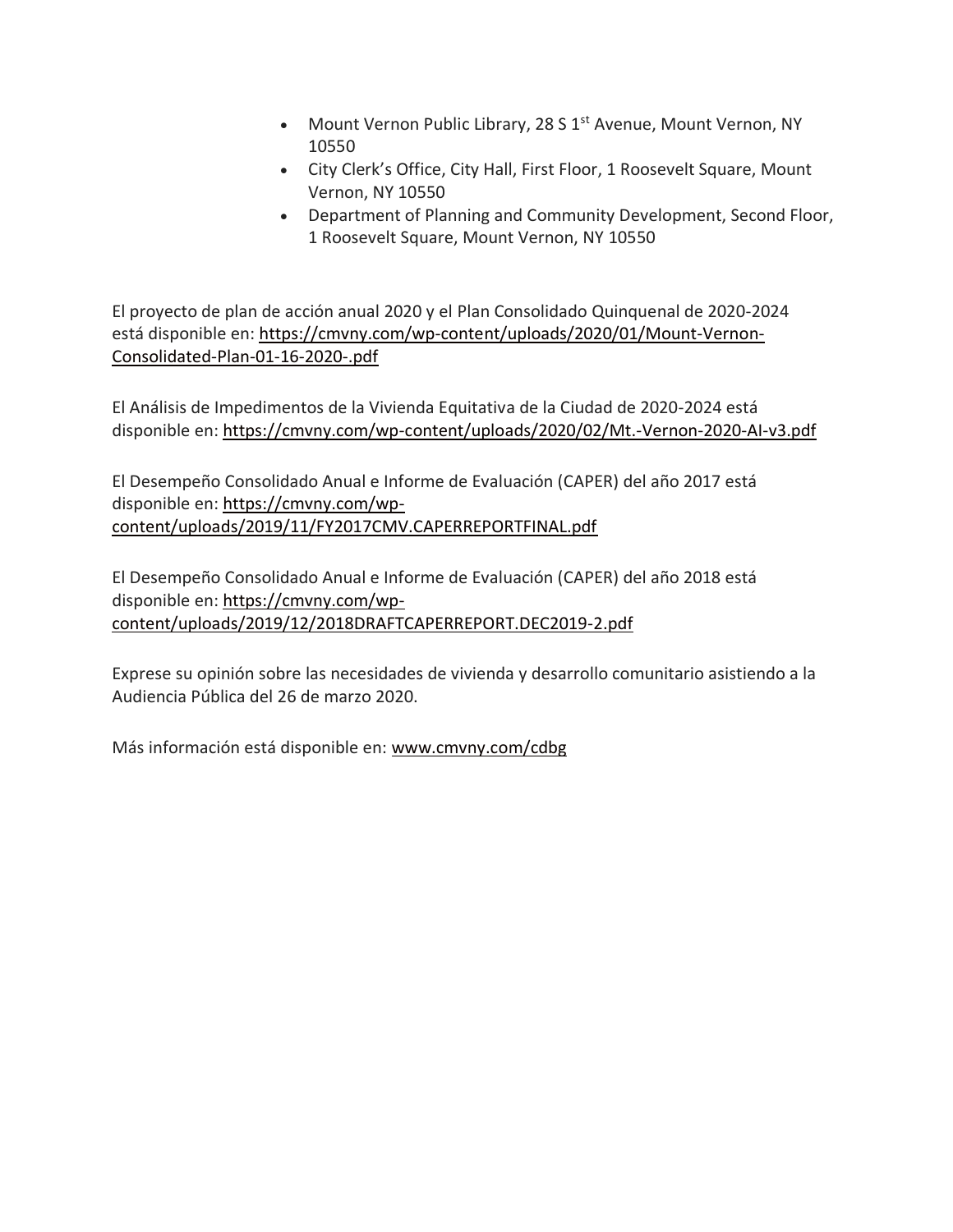# **The City of Mount Vernon, NY seeks Public Comment on 2020-2024 Consolidated Plan, and 2020 Annual Action Plan**

The Department of Planning and Community Development/Mount Vernon Urban Renewal Agency is seeking public comment on the Draft 2020-2024 Consolidated Plan and 2020 Annual Action Plan. The Consolidated Plan is a five-year strategic plan that governs the administration of federal funding of the Community Development Block Grant Program (CDBG), and the HOME Investment Partnerships Program.

The 2020 Annual Action Plan is the first annual implementation plan under the City of Mount Vernon 2020-2024 Consolidated Plan.

The public is invited to provide public input from Tuesday, December 31, 2019 through Thursday, February 27, 2020. The 2020-2024 Consolidated Plan and the FY2020 Annual Action Plan is available on the City's website at [www.cmvny.com/cdbg](http://www.cmvny.com/cdbg) or at the following locations:

- Mount Vernon Public Library, 28 S 1<sup>st</sup> Avenue, Mount Vernon, NY 10550
- City Clerk's Office, City Hall, First Floor, 1 Roosevelt Square, Mount Vernon, NY 10550
- Department of Planning and Community Development, Second Floor, 1 Roosevelt Square, Mount Vernon, NY 10550

Comments are due by February 27, 2020 to [Sbolivar@ch.ci.mount-vernon.ny.us](mailto:Sbolivar@ch.ci.mount-vernon.ny.us)

## **Written Comments**

Written comments may be submitted until 5:00 PM on February 27, 2020.

Comments may be emailed to Sylvia Bolivar at: [Sbolivar@ch.ci.mount-vernon,ny.us](mailto:Sbolivar@ch.ci.mount-vernon,ny.us)

or

Mailed to:

Department of Planning and Community Development 1 Roosevelt Square Mount Vernon, New York 10550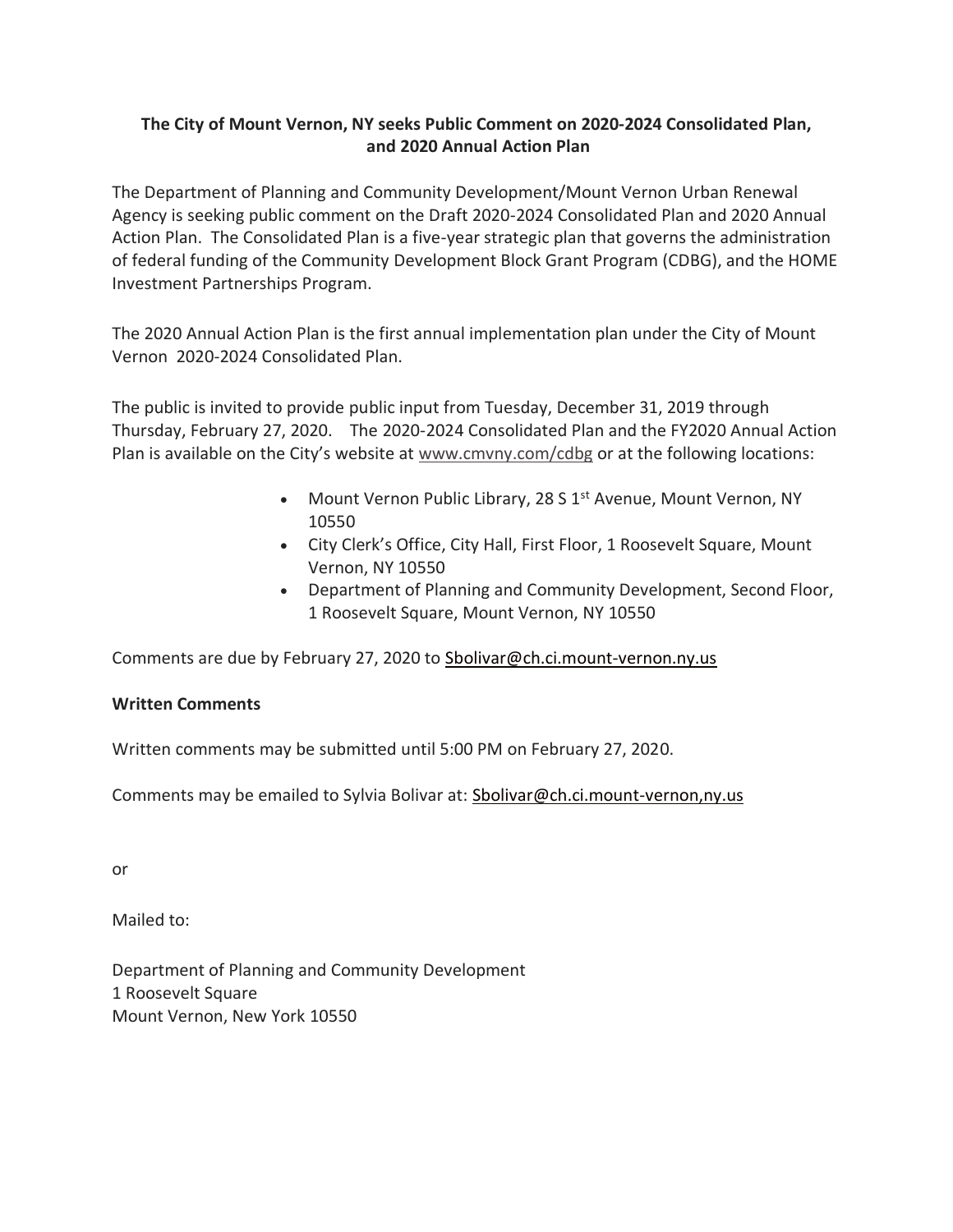### **2020 Public Service Application**

The Department of Planning and Community Development/Urban Renewal Agency is seeking applications from qualified non-profit organizations interested in providing services that address one or more of the public service needs targeted in the city's CDBG program.

The City anticipates receiving a CDBG allocation of \$1,661,732. The City' anticipates receiving a HOME allocation of \$440,662. A maximum of 26.6% (\$442,000) of the total CDBG allocation will be made available for public service programs and projects to be administered by the City or by sub-recipients.

Note: This amount exceeds the 15% public service cap. Mount Vernon is one of three entitlement communities that can exceed the 15% public service cap per HUD). The City will also allocate 2019 Program Income Funds in the amount of \$53,996.25 towards public service programs with a focus on crime prevention activities.

While there is no limit to the number of applications that an organization may submit, each project must be submitted as its own application.

#### **APPLICATION DEADLINE:**

**Thursday, February 13 at 4:00pm**

The 2020 Public Service Application is available at: [www.cmvny.com/cdbg](http://www.cmvny.com/cdbg)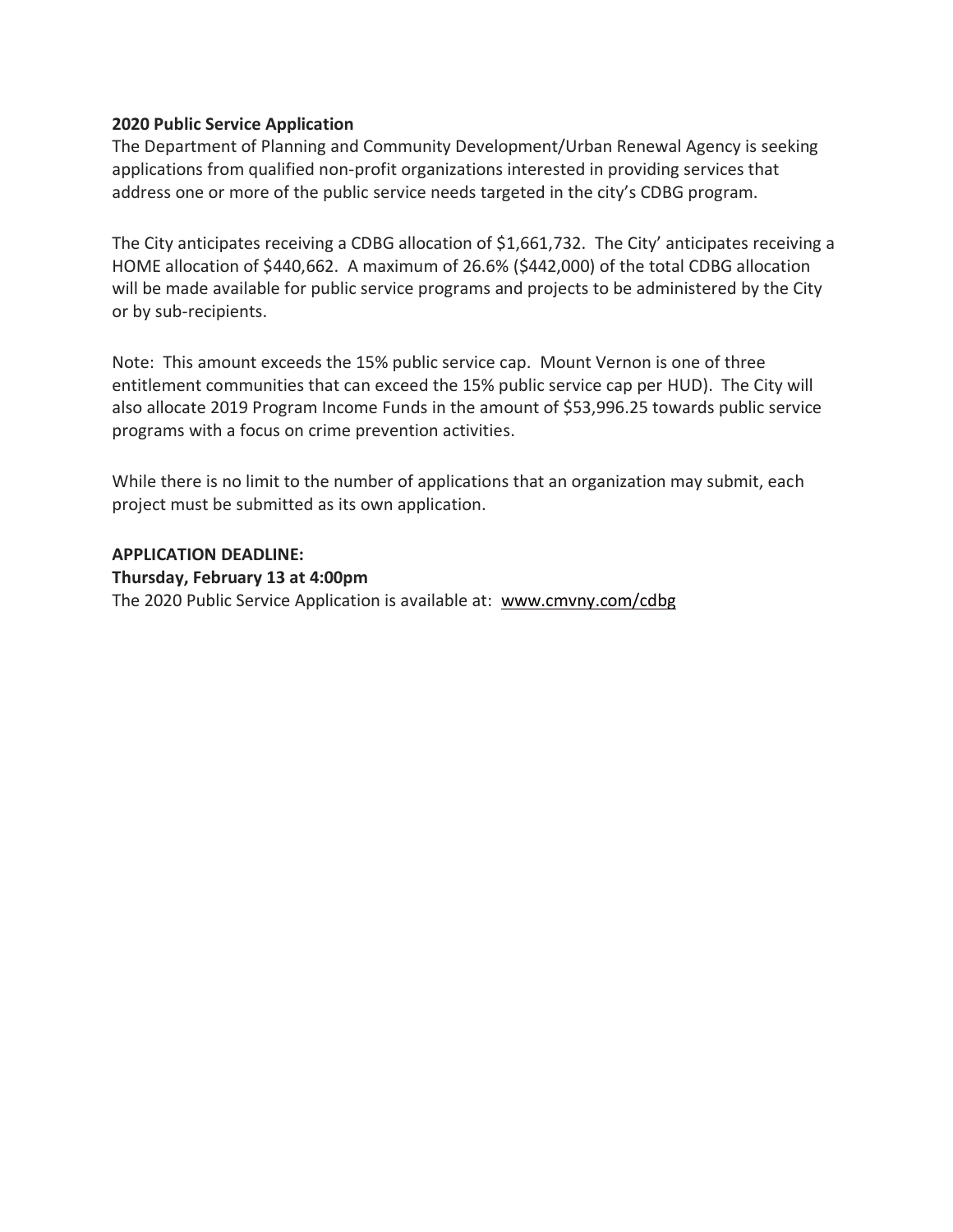### **2020 – 2024 Five Year Consolidated Plan**

As a recipient of federal funds awarded by the U.S. Department of Housing and Urban Development (HUD), the City of Mount Vernon, NY is to develop five-year comprehensive plans for housing and community development to determine the types of projects that should be financed in the future with federal housing and community development funds.

The City has created an online survey to obtain the views and comments from individuals and organizations regarding the overall housing and community development needs of the City.

Please voice your opinion by filling out this brief survey and attending the June 17, 2019 Public Hearing.

The On-line Survey is available here: <https://www.surveymonkey.com/r/ConPlanAIMV> Or scan the QR Code with your smartphone: